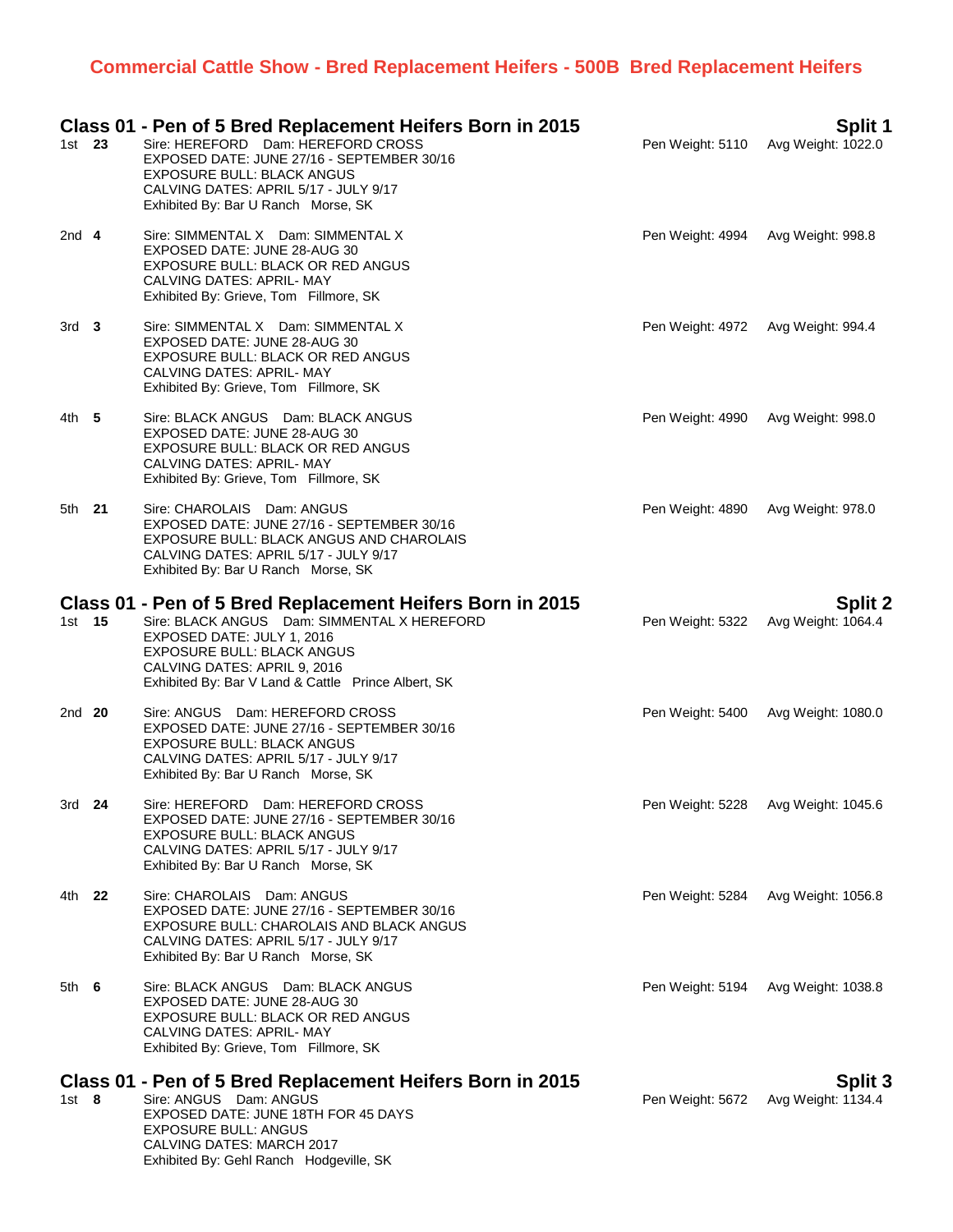| 2nd 32        | Sire: SIMMENTAL Dam: RED ANGUS X SIMMENTAL<br>EXPOSED DATE: JUNE 20, 2016<br><b>EXPOSURE BULL: RED ANGUS</b><br>CALVING DATES: MARCH, 2017<br>Exhibited By: Smith Northern Ranching Duck Lake, SK                                                       | Pen Weight: 5638 | Avg Weight: 1127.6                   |
|---------------|---------------------------------------------------------------------------------------------------------------------------------------------------------------------------------------------------------------------------------------------------------|------------------|--------------------------------------|
| 3rd 29        | Sire: SIMMENTAL Dam: RED ANGUS<br>EXPOSED DATE: JUNE 20, 2016<br><b>EXPOSURE BULL: RED ANGUS</b><br>CALVING DATES: MARCH, 2017<br>Exhibited By: Smith Northern Ranching Duck Lake, SK                                                                   | Pen Weight: 5744 | Avg Weight: 1148.8                   |
| 4th 1         | Sire: LIMOUSIN Dam: LIMOUSIN<br>EXPOSED DATE: APRIL, 10 TO JULY, 1 2016<br>EXPOSURE BULL: LIMOUSIN AND LIMFLEX<br>CALVING DATES: JAN, 20 TO APRIL 1<br>Exhibited By: Diamond T Limousin Kenton, MB                                                      | Pen Weight: 5578 | Avg Weight: 1115.6                   |
| 5th <b>25</b> | Sire: SIMMENTAL Dam: ANGUS<br>EXPOSED DATE: JULY1, 2016<br><b>EXPOSURE BULL: BLACK ANGUS</b><br>CALVING DATES: APRIL 9, 2017<br>Exhibited By: Bar V Land & Cattle Prince Albert, SK                                                                     | Pen Weight: 5510 | Avg Weight: 1102.0                   |
| 1st 17        | Class 01 - Pen of 5 Bred Replacement Heifers Born in 2015<br>Sire: SIMMENTAL Dam: ANGUS<br>EXPOSED DATE: JULY 1, 2016<br><b>EXPOSURE BULL: BLACK ANGUS</b><br>CALVING DATES: APRIL 9, 2017<br>Exhibited By: Bar V Land & Cattle Prince Albert, SK       | Pen Weight: 5896 | Split 4<br>Avg Weight: 1179.2        |
| 2nd <b>11</b> | Sire: SIMMENTAL OR RED ANGUS Dam: SIMMENTAL X RED ANGUS<br>EXPOSED DATE: JUNE 22- AUGUST 25<br><b>EXPOSURE BULL: RED ANGUS</b><br>CALVING DATES: APRIL 1-JUNE 3<br>Exhibited By: Hebert Livestock Ventures Wawota, SK                                   | Pen Weight: 5932 | Avg Weight: 1186.4                   |
| 3rd 31        | Sire: SIMMENTAL Dam: RED ANGUS<br>EXPOSED DATE: JUNE 20, 2016<br><b>EXPOSURE BULL: RED ANGUS</b><br>CALVING DATES: MARCH, 2017<br>Exhibited By: Smith Northern Ranching Duck Lake, SK                                                                   | Pen Weight: 5928 | Avg Weight: 1185.6                   |
| 4th <b>16</b> | Sire: SIMMENTAL Dam: ANGUS<br>EXPOSED DATE: MAY 31, 2016<br><b>EXPOSURE BULL: RED ANGUS</b><br>CALVING DATES: MARCH 9, 2017<br>Exhibited By: Bar V Land & Cattle Prince Albert, SK                                                                      | Pen Weight: 5844 | Avg Weight: 1168.8                   |
| 5th 2         | Sire: LIMOUSIN Dam: LIMOUSIN<br>EXPOSED DATE: APRIL, 10 TO JULY, 1 2016<br>EXPOSURE BULL: LIMOUSIN AND LIMFLEX<br>CALVING DATES: JAN, 20 TO APRIL 1<br>Exhibited By: Diamond T Limousin Kenton, MB                                                      | Pen Weight: 5804 | Avg Weight: 1160.8                   |
| 1st $9$       | Class 01 - Pen of 5 Bred Replacement Heifers Born in 2015<br>Sire: BLACK ANGUS Dam: BLACK ANGUSX<br>EXPOSED DATE: JUNE 20,2016<br><b>EXPOSURE BULL: BLACK ANGUS</b><br>CALVING DATES: MARCH 20, 2017<br>Exhibited By: Rockin' Lazy M Ranch MooseJaw, SK | Pen Weight: 5956 | <b>Split 5</b><br>Avg Weight: 1191.2 |
| 2nd 27        | Sire:<br>Dam:<br><b>EXPOSED DATE:</b><br><b>EXPOSURE BULL:</b><br><b>CALVING DATES:</b><br>Exhibited By: Westman, Derek Vermilion, AB                                                                                                                   | Pen Weight: 6052 | Avg Weight: 1210.4                   |
| 3rd <b>26</b> | Sire:<br>Dam:<br><b>EXPOSED DATE:</b><br><b>EXPOSURE BULL:</b>                                                                                                                                                                                          |                  | Pen Weight: 6114 Avg Weight: 1222.8  |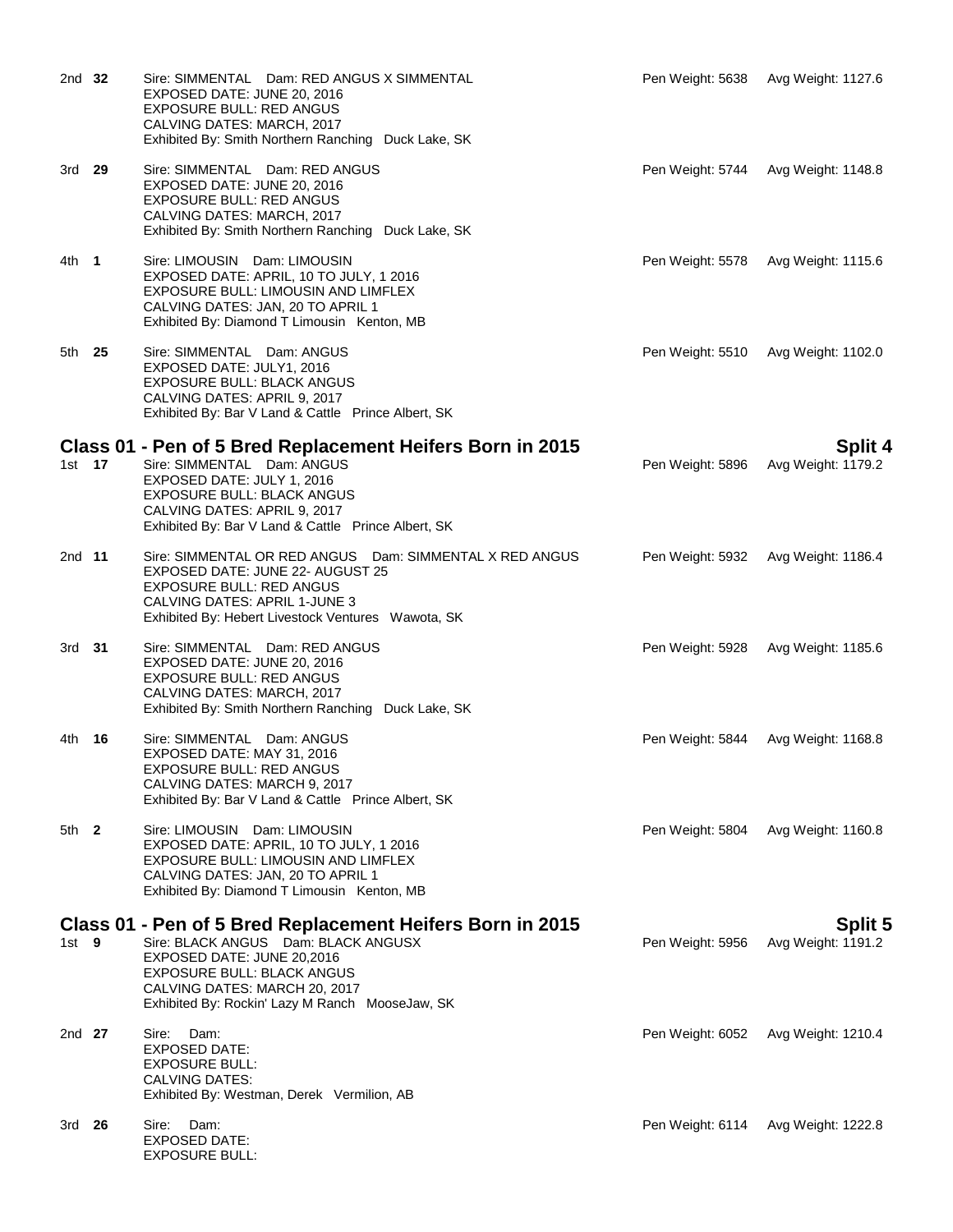|               |      | CALVING DATES:<br>Exhibited By: Westman, Kyle Vermilion, AB                                                                                                                                                                                                               |                  |                                                 |
|---------------|------|---------------------------------------------------------------------------------------------------------------------------------------------------------------------------------------------------------------------------------------------------------------------------|------------------|-------------------------------------------------|
| 4th <b>12</b> |      | Sire: SIMMENTAL Dam: RED ADNGUS<br>EXPOSED DATE: APRIL 1 TO MAY 25 2016<br>EXPOSURE BULL: RED ANGUS<br>CALVING DATES: JAN/FEB 2017<br>Exhibited By: Mebs Ranch Broadview, SK                                                                                              | Pen Weight: 6050 | Avg Weight: 1210.0                              |
| 5th <b>14</b> |      | Sire: CHAROLAIS Dam: ANGUS/CHAROLAIS<br>EXPOSED DATE: MAY 31, 2016<br><b>EXPOSURE BULL: RED ANGUS</b><br>CALVING DATES: MARCH 19, 2016<br>Exhibited By: Bar V Land & Cattle Prince Albert, SK                                                                             | Pen Weight: 5955 | Avg Weight: 1191.0                              |
| 1st $7$       |      | Class 01 - Pen of 5 Bred Replacement Heifers Born in 2015<br>Sire: SIMMENTAL Dam: ANGUS<br>EXPOSED DATE: MARCH 31 - JUNE 6<br>EXPOSURE BULL: HALF BLOOD-1/2 SIMMENTAL / 1/2 ANGUS<br>CALVING DATES: JAN. 7 2017- MARCH 15 2017<br>Exhibited By: JP Cattle Co. McAuley, MB | Pen Weight: 6534 | Split 6<br>Avg Weight: 1306.8                   |
| 2nd $13$      |      | Sire: RED ANGUS Dam: SIMMENTAL<br>EXPOSED DATE: APRIL 1 TO MAY 25 2016<br><b>EXPOSURE BULL: RED ANGUS</b><br>CALVING DATES: JAN/FEB 2017<br>Exhibited By: Mebs Ranch Broadview, SK                                                                                        | Pen Weight: 6522 | Avg Weight: 1304.4                              |
| 3rd 28        |      | Sire: SIMMENTAL Dam: CHAROLAIS<br>EXPOSED DATE: MAY 1 - JUNE 20, 2016<br>EXPOSURE BULL: BLACK ANGUS<br>CALVING DATES: FEB - MAR<br>Exhibited By: Westman, Doug Vermilion, AB                                                                                              | Pen Weight: 6176 | Avg Weight: 1235.2                              |
| 4th.          | - 18 | Sire: SIMMENTAL Dam: RED ANGUS<br>EXPOSED DATE: APRIL 22-JUNE 20<br>EXPOSURE BULL: SIMMENTAL<br>CALVING DATES: FEB-MAR<br>Exhibited By: Pheasantdale Cattle Company Ltd. Balcarres, SK                                                                                    | Pen Weight: 6766 | Avg Weight: 1353.2                              |
| 5th.          | 10   | Sire: RED ANGUS Dam: SIMMENTAL<br>EXPOSED DATE: MAY 11 - JULY 11, 2016<br><b>EXPOSURE BULL: RED ANGUS</b><br>CALVING DATES: MARCH 18 - APRIL 5, 2017<br>Exhibited By: Blairswest Land and Cattle DRAKE, SK                                                                | Pen Weight: 6150 | Avg Weight: 1230.0                              |
|               |      | Class 02 - Champion and Reserve Champion Pen of 5 Bred                                                                                                                                                                                                                    |                  | Split 0                                         |
| $1st$ 9       |      | <b>Replacement Heifers</b><br>Sire: BLACK ANGUS<br>Dam:<br>EXPOSED DATE:<br><b>EXPOSURE BULL:</b><br>CALVING DATES:<br>Exhibited By: Rockin' Lazy M Ranch MooseJaw, SK                                                                                                    | Pen Weight: 0    | Avg Weight:                                     |
| 2nd 27        |      | Sire:<br>Dam:<br>EXPOSED DATE:<br><b>EXPOSURE BULL:</b><br>CALVING DATES:<br>Exhibited By: Westman, Derek Vermilion, AB                                                                                                                                                   | Pen Weight: 0    | Avg Weight:                                     |
| 1st l         | 34   | Class 03 - Pen of 10 Bred Replacement Heifers Born in 2015<br>Sire: ANGUS Dam: SIMMENTAL<br>EXPOSED DATE: JUNE 1 - JULY 20, 2016<br><b>EXPOSURE BULL: BLACK ANGUS</b><br>CALVING DATES: MAR-APR, 2017                                                                     |                  | Split 1<br>Pen Weight: 11842 Avg Weight: 1184.2 |

Exhibited By: Westman, Murray Vermilion, AB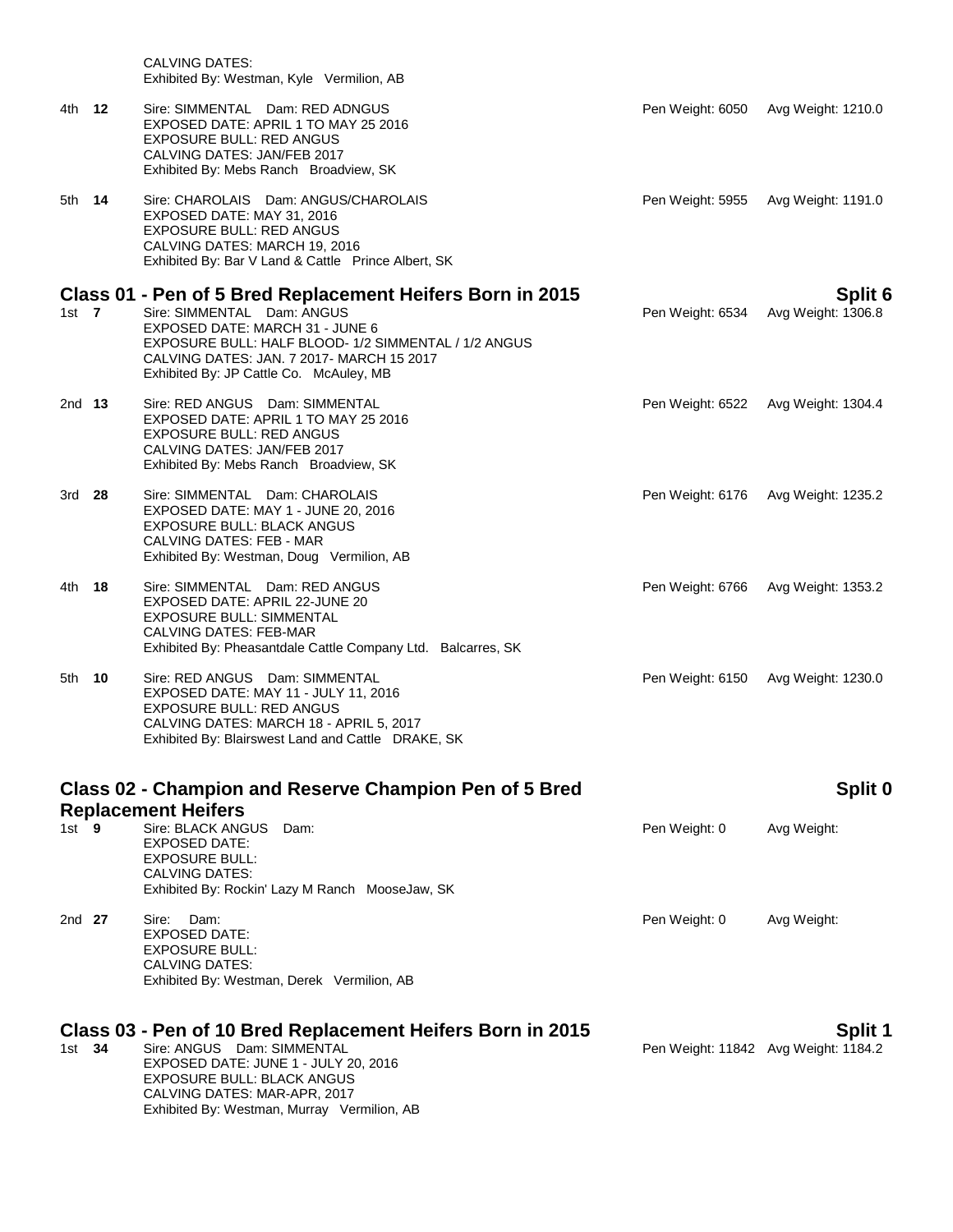|          |    | Class 04 - Champion and Reserve Champion Pen of 10 Bred<br><b>Replacement Heifers</b>                                                                                                       | Split 0                              |
|----------|----|---------------------------------------------------------------------------------------------------------------------------------------------------------------------------------------------|--------------------------------------|
| 5th      | 19 | Sire: ANGUS Dam: HEREFORD CROSS<br>EXPOSED DATE: JUNE 27/16 - SEPTEMBER 30/16<br>EXPOSURE BULL: BLACK ANGUS<br>CALVING DATES: APRIL 5/17 - JULY 9/17<br>Exhibited By: Bar U Ranch Morse, SK | Pen Weight: 10904 Avg Weight: 1090.4 |
| 4th      | 30 | Sire: CHAROLAIS Dam: RED ANGUS<br>EXPOSED DATE: JUNE 15<br>EXPOSURE BULL: JUNE 5, 2016<br>CALVING DATES: MARCH, 2017<br>Exhibited By: Smith Northern Ranching Duck Lake, SK                 | Pen Weight: 11226 Avg Weight: 1122.6 |
| 3rd 33   |    | Sire: Dam:<br><b>EXPOSED DATE:</b><br><b>EXPOSURE BULL:</b><br>CALVING DATES:<br>Exhibited By: Westman, Doug Vermilion, AB                                                                  | Pen Weight: 11884 Avg Weight: 1188.4 |
| 2nd $35$ |    | Sire:<br>Dam:<br>EXPOSED DATE:<br><b>EXPOSURE BULL:</b><br>CALVING DATES:<br>Exhibited By: Westman, Murray Vermilion, AB                                                                    | Pen Weight: 11822 Avg Weight: 1182.2 |

|          | <b>REPIRACEMENT FIGHERS</b> |                                                                                                                             |  |               |             |  |  |
|----------|-----------------------------|-----------------------------------------------------------------------------------------------------------------------------|--|---------------|-------------|--|--|
| 1st 34   |                             | Sire: ANGUS Dam:<br>EXPOSED DATE:<br><b>EXPOSURE BULL:</b><br>CALVING DATES:<br>Exhibited By: Westman, Murray Vermilion, AB |  | Pen Weight: 0 | Avg Weight: |  |  |
| 2nd $35$ |                             | Sire:<br>Dam:<br>EXPOSED DATE:<br><b>EXPOSURE BULL:</b><br>CALVING DATES:<br>Exhibited By: Westman, Murray Vermilion, AB    |  | Pen Weight: 0 | Avg Weight: |  |  |

**Split 0**

## **Class 05 - Grand Champion and Reserve Grand Champion Pen of Bred Replacement Heifers**

| 1st 34 | <b>Bred Heifers</b>                         |  |  |  |
|--------|---------------------------------------------|--|--|--|
|        | Exhibited By: Westman, Murray Vermilion, AB |  |  |  |

## 2nd 9 **Bred Heifers**

Exhibited By: *Rockin' Lazy M Ranch MooseJaw, SK*

## **Commercial Cattle Show - Open Replacement Heifers - 500R Open Replacement Heifers**

| Split 1<br>Class 01 - Pen of 5 Open Replacement Heifers Born in 2016 |  |                                                                          |                  |                   |  |
|----------------------------------------------------------------------|--|--------------------------------------------------------------------------|------------------|-------------------|--|
| 1st 36                                                               |  | Sire: SIMMENTAL Dam: RED ANGUS<br>Exhibited By: Sentes Farms Raymore, SK | Pen Weight: 3306 | Avg Weight: 661.2 |  |
| 2nd $47$                                                             |  | Sire: RED ANGUS Dam: SIMMENTAL<br>Exhibited By: Sentes Farms Raymore, SK | Pen Weight: 3382 | Avg Weight: 676.4 |  |
| 3rd <b>49</b>                                                        |  | Sire: SIMMENTAL Dam: RED ANUGS<br>Exhibited By: Sentes Farms Raymore, SK | Pen Weight: 3198 | Avg Weight: 639.6 |  |
| 4th 50                                                               |  | Sire: RED ANGUS Dam: SIMMENTAL<br>Exhibited By: Sentes Farms Raymore, SK | Pen Weight: 3294 | Avg Weight: 658.8 |  |